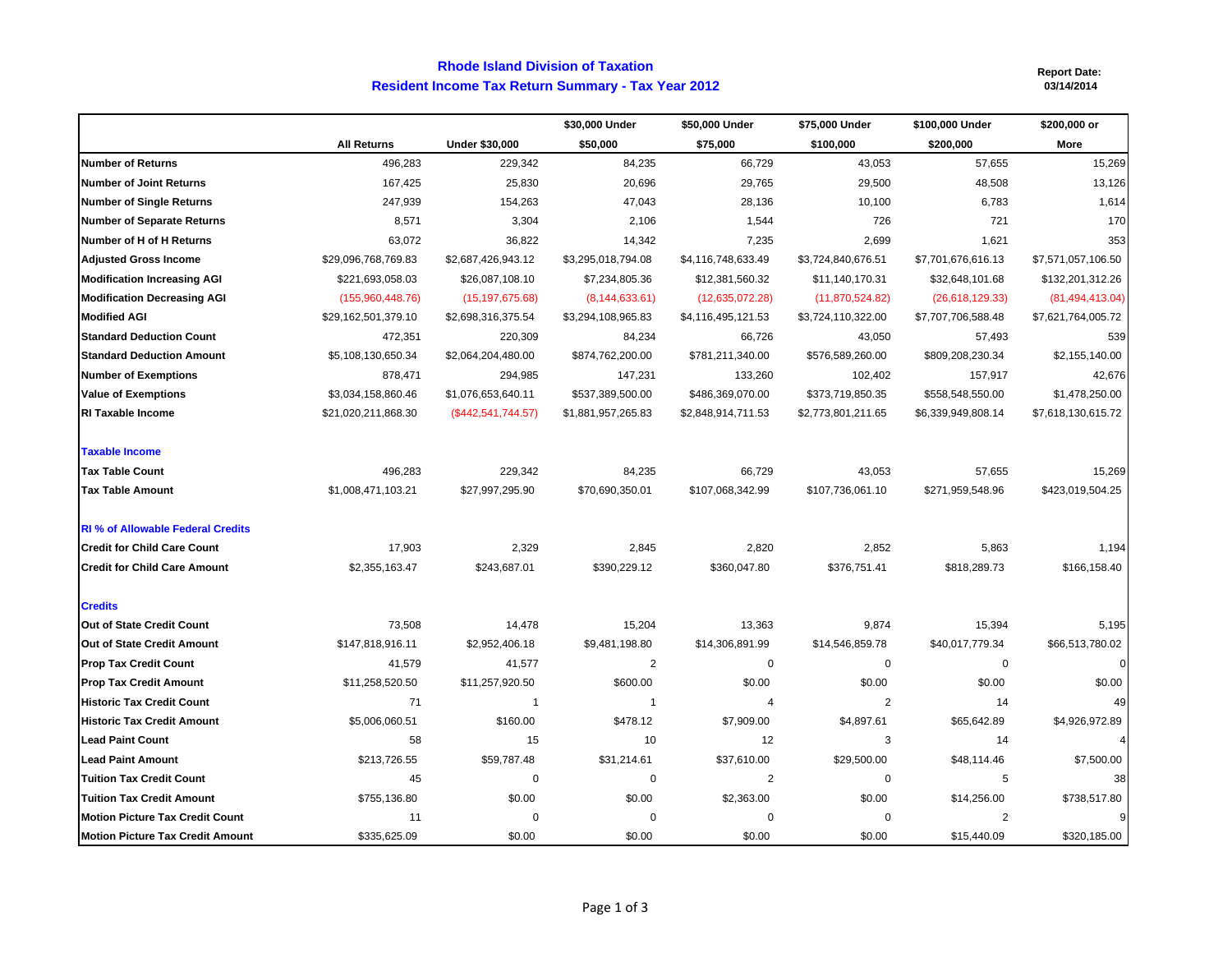## **Resident Income Tax Return Summary - Tax Year 2012 Rhode Island Division of Taxation**

 **Report Date: 03/14/2014**

|                                         |                    |                       | \$30,000 Under  | \$50,000 Under   | \$75,000 Under   | \$100,000 Under  | \$200,000 or     |
|-----------------------------------------|--------------------|-----------------------|-----------------|------------------|------------------|------------------|------------------|
|                                         | <b>All Returns</b> | <b>Under \$30,000</b> | \$50,000        | \$75,000         | \$100,000        | \$200,000        | More             |
| <b>Earned Income Credit</b>             |                    |                       |                 |                  |                  |                  |                  |
| <b>Earned Income Credit Count</b>       | 77,439             | 64,572                | 12,844          | 23               | $\mathbf 0$      | 0                | $\Omega$         |
| <b>Earned Income Credit Amount</b>      | \$9,401,633.00     | \$7,084,851.33        | \$2,315,053.90  | \$1,727.77       | \$0.00           | \$0.00           | \$0.00           |
| <b>Refundable EIC Count</b>             | 67,387             | 61,228                | 6,159           | $\mathbf 0$      | $\mathbf 0$      | $\mathbf 0$      | $\Omega$         |
| <b>Refundable EIC Amount</b>            | \$5,766,624.04     | \$5,422,900.37        | \$343,723.67    | \$0.00           | \$0.00           | \$0.00           | \$0.00           |
| <b>Checkoff Contributions</b>           |                    |                       |                 |                  |                  |                  |                  |
| <b>Drug Program Count</b>               | 953                | 301                   | 180             | 151              | 112              | 181              | 28               |
| Drug Program Amount                     | \$3,781.00         | \$946.00              | \$446.00        | \$423.00         | \$521.00         | \$888.00         | \$557.00         |
| <b>Olympic Contribution Count</b>       | 965                | 225                   | 190             | 173              | 120              | 197              | 60               |
| <b>Olympic Contribution Amount</b>      | \$1,353.00         | \$246.00              | \$225.00        | \$221.00         | \$189.00         | \$361.00         | \$111.00         |
| <b>RI Organ Transplant Count</b>        | 1,569              | 433                   | 276             | 279              | 197              | 333              | 51               |
| <b>RI Organ Transplant Amount</b>       | \$8,584.03         | \$2,010.00            | \$875.01        | \$1,325.01       | \$953.01         | \$2,353.00       | \$1,068.00       |
| <b>RI Council on the Arts Count</b>     | 1,366              | 396                   | 250             | 239              | 168              | 270              | 43               |
| <b>RI Council on the Arts Amount</b>    | \$8,319.89         | \$1,874.26            | \$1,239.01      | \$1,312.62       | \$975.00         | \$2,066.00       | \$853.00         |
| <b>Nongame Wildlife Fund Count</b>      | 1,394              | 404                   | 256             | 249              | 170              | 277              | 38               |
| <b>Nongame Wildlife Fund Amount</b>     | \$7,529.81         | \$1,841.01            | \$954.78        | \$987.01         | \$1,072.01       | \$2,160.00       | \$515.00         |
| <b>Child Disease Victims Fund Count</b> | 1,766              | 573                   | 316             | 288              | 212              | 329              | 48               |
| <b>Child Disease Victims Fund Amt</b>   | \$11,606.14        | \$2,838.00            | \$1,787.11      | \$1,580.01       | \$1,243.02       | \$2,224.00       | \$1,934.00       |
| <b>Military Family Relief Count</b>     | 2,483              | 654                   | 391             | 457              | 346              | 565              | 70               |
| <b>Military Family Relief Amount</b>    | \$23,466.15        | \$4,091.01            | \$2,599.02      | \$3,914.11       | \$3,140.01       | \$6,725.00       | \$2,997.00       |
| <b>Payments</b>                         |                    |                       |                 |                  |                  |                  |                  |
| <b>Sales and Use Tax Count</b>          | 978                | 203                   | 123             | 169              | 140              | 272              | 71               |
| <b>Sales and Use Tax Amount</b>         | \$100,452.01       | \$18,648.57           | \$8,119.09      | \$10,710.01      | \$12,786.21      | \$30,294.19      | \$19,893.94      |
| <b>Withholding Count</b>                | 395,074            | 164,001               | 70,432          | 57,384           | 38,262           | 52,083           | 12,912           |
| <b>Withholding Amount</b>               | \$769,716,574.80   | \$76,862,803.59       | \$88,621,749.30 | \$111,758,826.85 | \$103,258,389.73 | \$222,107,118.00 | \$167,107,687.33 |
| <b>Estimated Pay Count</b>              | 35,440             | 5,183                 | 4,769           | 5,803            | 4,867            | 8,555            | 6,263            |
| <b>Estimated Pay Amount</b>             | \$177,204,579.15   | \$3,333,655.34        | \$4,283,105.20  | \$7,539,265.53   | \$8,615,105.40   | \$25,105,170.93  | \$128,328,276.75 |
| <b>Other Payments Count</b>             | 26,107             | 3,829                 | 3,427           | 3,743            | 3,026            | 6,171            | 5,911            |
| <b>Other Payments Amount</b>            | \$93,983,117.64    | \$1,020,328.79        | \$1,554,108.59  | \$2,382,742.77   | \$2,634,620.42   | \$9,634,621.05   | \$76,756,696.02  |
| <b>Balance Due Count</b>                | 53,771             | 10,003                | 9,180           | 9,685            | 6,978            | 11,626           | 6,299            |
| <b>Balance Due Amount</b>               | \$45,104,973.63    | \$1,752,269.07        | \$3,054,701.96  | \$4,378,554.29   | \$4,034,027.52   | \$11,100,509.72  | \$20,784,911.07  |
| <b>Refunds Count</b>                    | 388,758            | 191,658               | 67,974          | 51,242           | 32,615           | 40,345           | 4,924            |
| <b>Refunds Amount</b>                   | \$217,110,278.80   | \$75,237,651.83       | \$38,245,515.48 | \$32,458,694.38  | \$24,434,066.97  | \$32,740,192.17  | \$13,994,157.97  |
| <b>Credit CarryForward Count</b>        | 14,714             | 2,519                 | 1,756           | 2,238            | 1,916            | 3,458            | 2,827            |
| <b>Credit CarryForward Amount</b>       | \$37,187,845.17    | \$1,267,147.68        | \$770,452.64    | \$1,213,659.53   | \$1,295,902.79   | \$4,137,862.11   | \$28,502,820.42  |